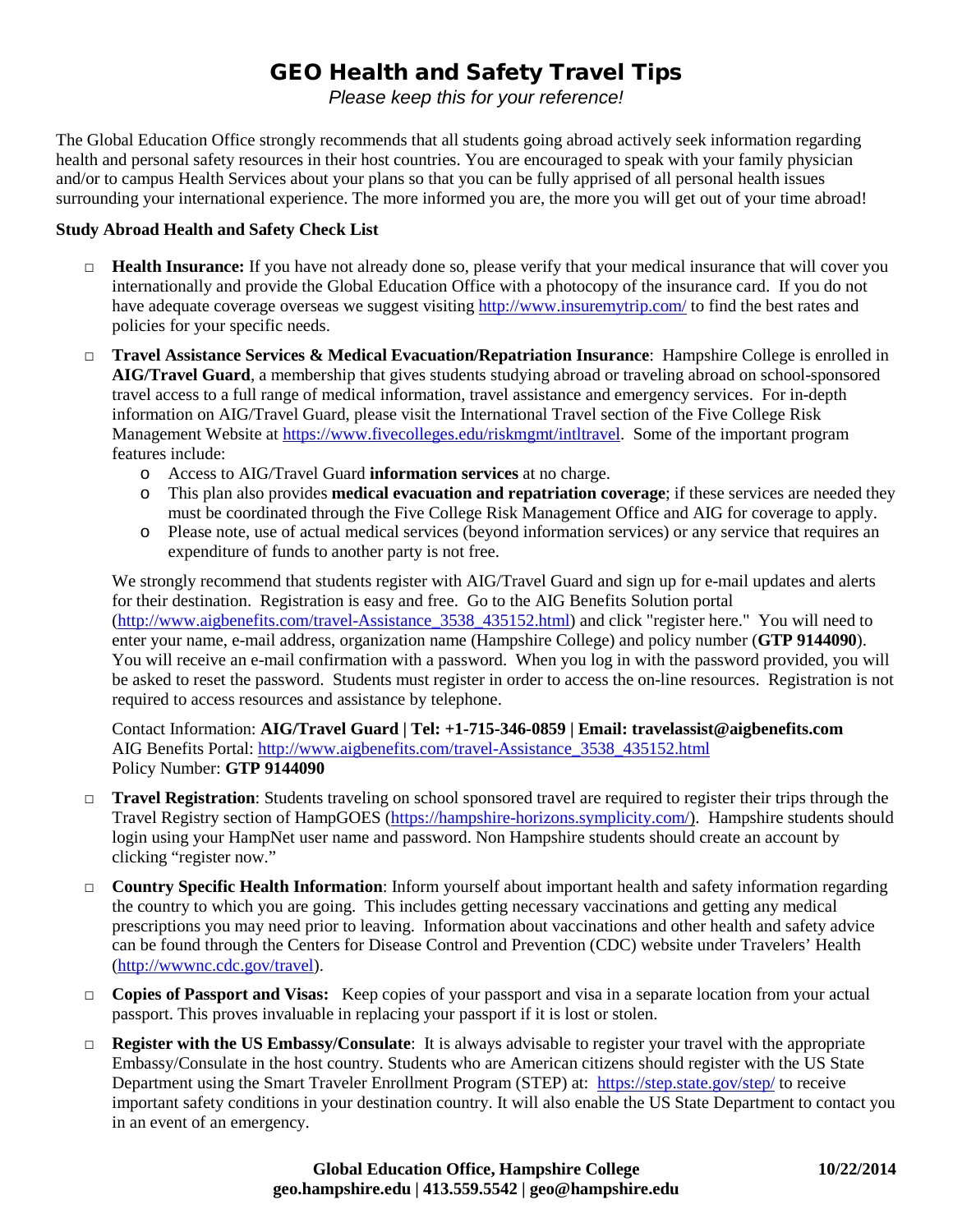□ **Red Card:** Complete a Red Card with your own personal information and keep it in your wallet. Red Cards will be distributed to students during pre-departure orientation or when a GEO staff member signs your Field Study application.

### **Helpful Tips for Medications**

- Bring enough medication to meet your needs while you are away from home. If you will be traveling more than two months, check in advance to get an advance on your medications. If you are on Hampshire's student insurance plan through Gallagher Koster, call Gallagher Koster for assistance.
- Bring copies of your prescriptions so that you can fill them in the event that you lose your medications. Be aware that you may not be readily able to fill any prescription containing narcotics.
- Have a list of the generic names of your medications. If you have an emergency refill, physicians or pharmacists may be more likely to recognize the generic name.
- Consider using pill organizers
- Bring the name and phone number of your pharmacy as well as your doctor.
- Carry your medications on the plane; don't pack them in checked luggage.
- Be aware of any storage requirements of your medications (check with your pharmacist). If traveling by car, don't leave them in the car or trunk, especially in warm weather.
- Visit [www.tsa.gov/travelers](http://www.tsa.gov/travelers) to learn:
	- o which medications and supplies you can transport by plane
	- o how you should label and package medications for screening
	- o screening and inspection options
	- o how you can assist the process

**Travel Health Kit** Consider packing a travel health kit, including:

- - analgesic motion sickness medication band-aids
- 
- 
- 
- e hydrocortisone cream insect bite/sunburn cream insect bite/sunburn cream
- - extend antacid insect repellent cotton balls or swabs
		-
	- diarrhea remedies sunscreen sunscreen tweezers

**Helpful Websites** Please visit the Health and Safety page on the GEO website for more web resources.

*AIG Benefits Portal*: [http://www.aigbenefits.com/travel-Assistance\\_3538\\_435152.html](http://www.aigbenefits.com/travel-Assistance_3538_435152.html)

Policy information as well as current travel alerts and planning advice regarding recommended health and safety practices. *Five College Risk Management* <https://www.fivecolleges.edu/riskmgmt/intltravel>

Information about AIG/Travel Guard services, benefits and fees as well as other important health and safety information while traveling.

*Vaccines & Travel Clinics* [http://www.InternationalVaccines.com](http://www.internationalvaccines.com/)

For vaccine information, health risks, finding local travel clinics, and tips for protecting yourself from food- and water-borne diseases.

### *US Department of State Travel Information*<http://travel.state.gov/index.html>

Provides travel warnings and "Consular Information Sheets" (basic historical and political summaries of each country) with updated information and status reports on country-specific situations. Also furnishes tips for traveling abroad and information on emergency services for U.S. citizens abroad. Go here to register your travel with the US Embassy.

## *US Embassies and Consulates* <http://www.usembassy.gov/>

Information about US Embassies and Consulates in each country. Go here for Embassy/Consulate contact information and important country specific news and information.

*Center for Disease Control* [http://www.cdc.gov](http://www.cdc.gov/)

Contains information by geographic area for health, immunizations, current conditions, and precautions.

*World Health Organization* <http://www.who.int/en/>

Provides leadership on global health matters and includes information regarding H1N1 and other important health issues.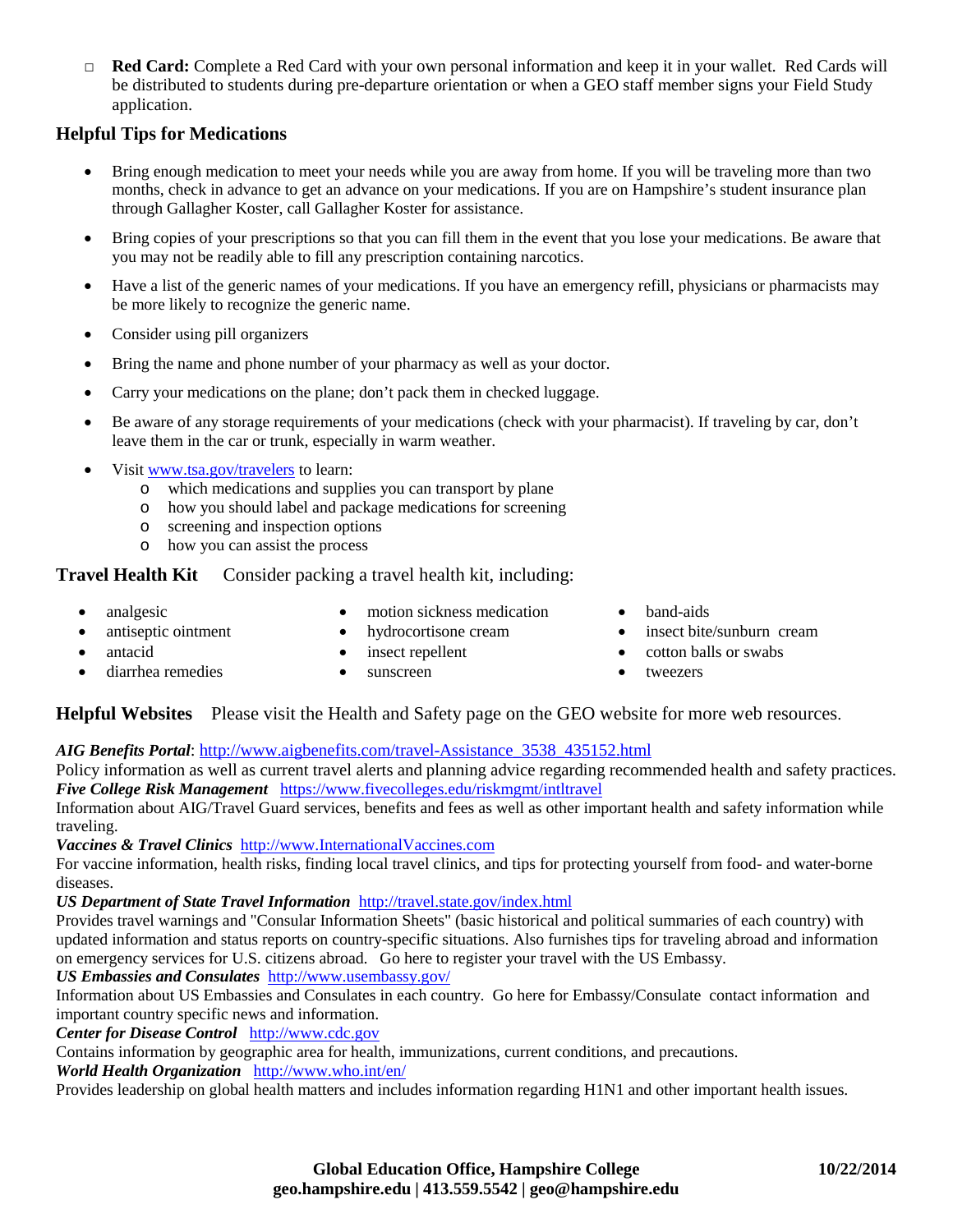## **Emergency Protocol for International Travel**

### **Students studying on a Hampshire Exchange Program or on Field Study during the regular academic year (fall and spring semesters) should follow the following emergency protocol:**

**In-country**, **students** should…..

- 1) Call host country equivalent of 911 if necessary and/or get to the nearest hospital.
- 2) Call AIG/Travel Guard to get 24 hour advice and support. If medical assistance is required, it is recommended that student inform AIG/Travel Guard and open a case (see info. below).
- 3) Get in contact with their host contact/sponsor (Program Provider On-Site Director, Int'l Office at host institution, contact at internship placement), to apprise them of the situation and for additional assistance if necessary.
- 4) Call or email GEO in the US as soon as you are able to apprise them of the situation. If GEO is unavailable call HC Switchboard and they will re-direct the call.
- 5) If unable to reach GEO and need immediate assistance, contact the Five College Risk Management or ask HC Switchboard to redirect your call.
- 6) If appropriate, also contact the nearest US embassy or Consulate.
- 7) Call parents to apprise them of the situation and let them know you are ok.
- 8) Students should maintain contact with GEO as appropriate until situation is resolved.

\*\*In cases involving any crime or sexual assault, students should be in contact with the Director of Global Education. Students will then be referred to appropriate resources and services on campus for additional assistance as necessary.

Once **GEO** has been contacted in an emergency or crisis situation, **GEO** will…

1) Contact the appropriate people and offices on campus (Crisis Management Team). This includes Dean of Students Office,

Dean of Faculty Office and Five College Risk Management.

- 2) Contact AIG/Travel Guard if appropriate.
- 3) Contact host-country Consulate/Embassy for updates if appropriate.
- 4) Contact /update parents/students' emergency contacts.
- 5) Maintain contact with student and appropriate constituents (including in country contacts) until situation is resolved.

#### **Emergency Contact Information**

*Hampshire College*: During regular office hours (8:30-4:30 Monday-Friday) please contact

| <b>Katie Irwin, Director of Global Education</b> | Email: kirwin@hampshire.edu |
|--------------------------------------------------|-----------------------------|
| <b>Global Education Office</b>                   | Tel: $+1.413.559.5542$      |
| 893 West Street                                  |                             |
| Amherst, MA 01002                                |                             |

After hours, including weekends and holidays, please call the Hampshire College Switchboard at + 1-413-549-4600 and ask to be connected with Katie Irwin in the Global Education Office. Please be prepared to give a contact phone number where you may be reached. If Katie is not available, your call will be directed to a Dean on Call.

*Five College Risk Management*: If you have questions regarding AIG/Travel Guard insurance or are unable to reach someone at Hampshire College, please contact **Stacie Kroll**, Insurance and Claims Specialist, at Five College Risk Management: Five Colleges, Incorporated c/o Mount Holyoke College 50 College Street South Hadley, MA 01075-6404 Email: [skroll@mtholyoke.edu](mailto:skroll@mtholyoke.edu) Tel: 413.538.3092

> **Global Education Office, Hampshire College 10/22/2014 geo.hampshire.edu | 413.559.5542 | geo@hampshire.edu**